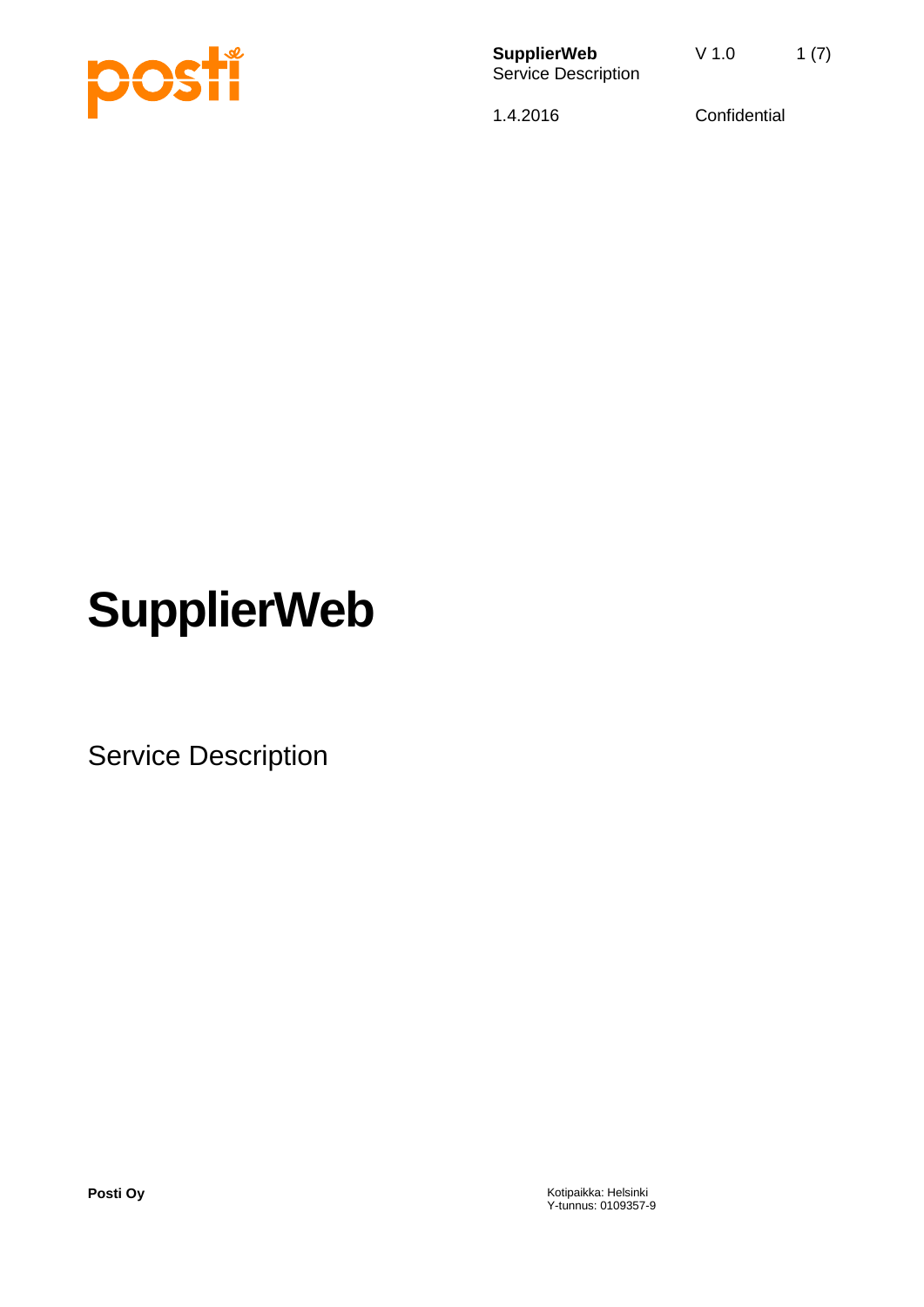

1.4.2016

Confidential

# **Table of content**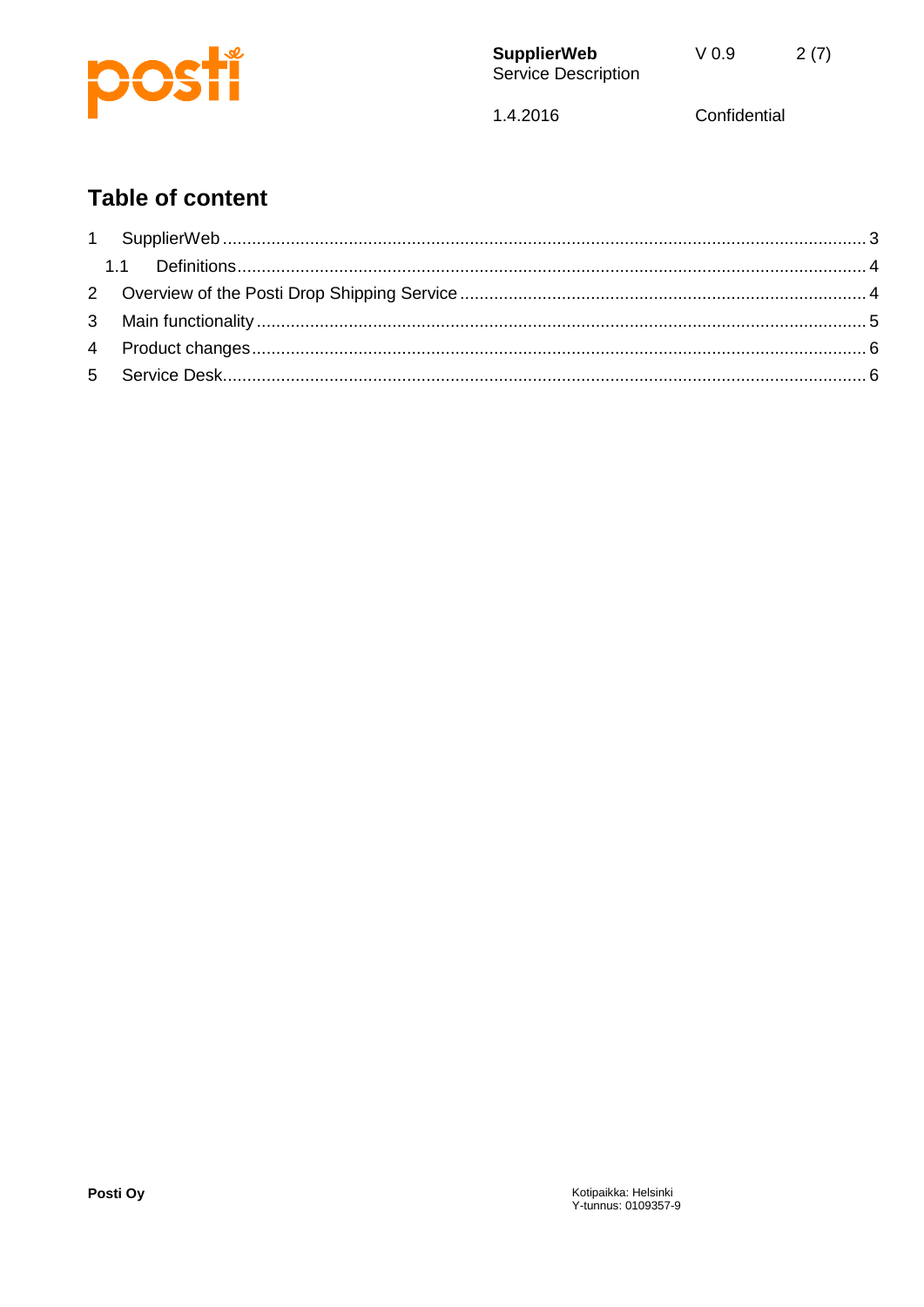

# <span id="page-2-0"></span>**1 SupplierWeb**

SupplierWeb complements Posti Glue Drop Shipping services by providing web based user interface for order-shipment and product information management.

Drop Shipping service enables e-commerce business model where:

- E-retailer publish and sells Supplier's products in its webshop
- E-retailer sends sales orders from the webshop to the Supplier
- Supplier delivers sales orders directly to webshop's buyer using buyer's selected delivery method

Posti offers two alternative options for supplier to use Posti Glue Drop Shipping service

- Supplier integrate its' own systems with Posti Glue using APIs provided by Posti
- Supplier can use SupplierWeb-service



*Picture 1: SupplierWeb is an alternative to integration*

This Service Description presents SupplierWeb service and respective provisioning to customer based on Posti Glue APIs as described at [http://api.posti.fi.](http://api.posti.fi/)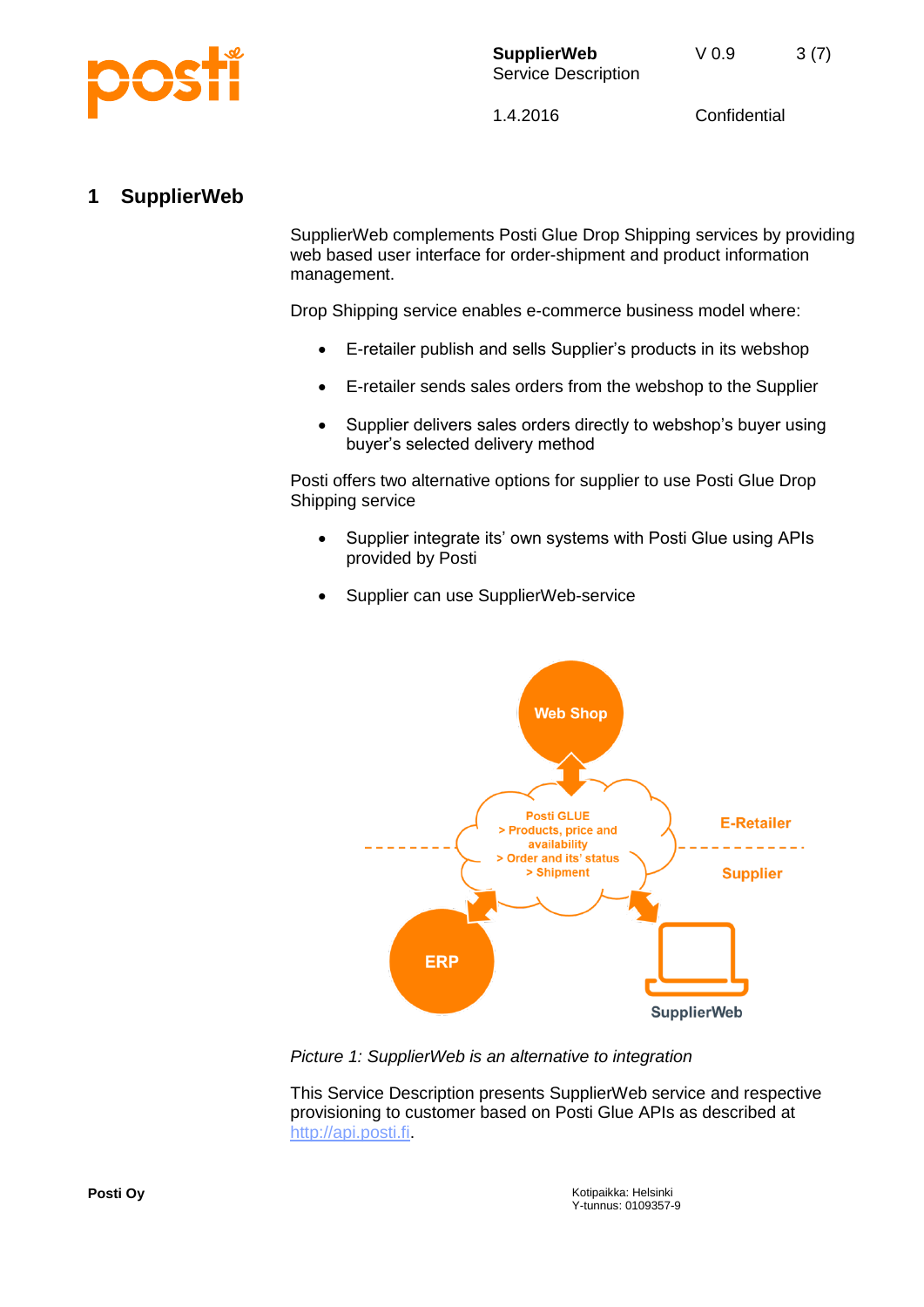

#### <span id="page-3-0"></span>**1.1 Definitions**

"Webshop" means e-retailer's systems which are used to publish products in a web and enables their online buying.

"E-retailer" means a company selling Suppliers products in its webshop.

"Supplier" means a company who offers products for sale to E-retailer and fulfills sales order to webshop buyer as chosen in the webshop.

"Customer" means an E-retailer or a Supplier using the Service.

"Service" Means Service provider's (Posti) SaaS solutions operating between an E-retailer and a Supplier as defined in this service description.

"System" means Service provider's technical solution producing the Service. Service production is done using Posti's IT systems for the service and utilizing connected Posti's, E-retailer's and Supplier's IT systems.

"Customer data" means any data which an E-retailer or a Supplier loads into the Service and all data which a result of processing this kind of data.

#### <span id="page-3-1"></span>**2 Overview of the Posti Drop Shipping Service**

Posti Drop shipping -service integrates Supplier's product catalogue to Eretailer's web shop. E-retailers needs to integrate its' web shop with Posti Glue using APIs in order to use drop shipping services.

E-retailer can maintain its' own product catalog from warehouse and/or stores, download product catalogs from suppliers in Posti's supplier network, view stock balances, create orders and view order and shipment statuses.

There can be many connected E-retailers and Suppliers so that they can exchange information without the need to build point-to-point integrations. One integration to the Service is enough to integrate with all connected parties.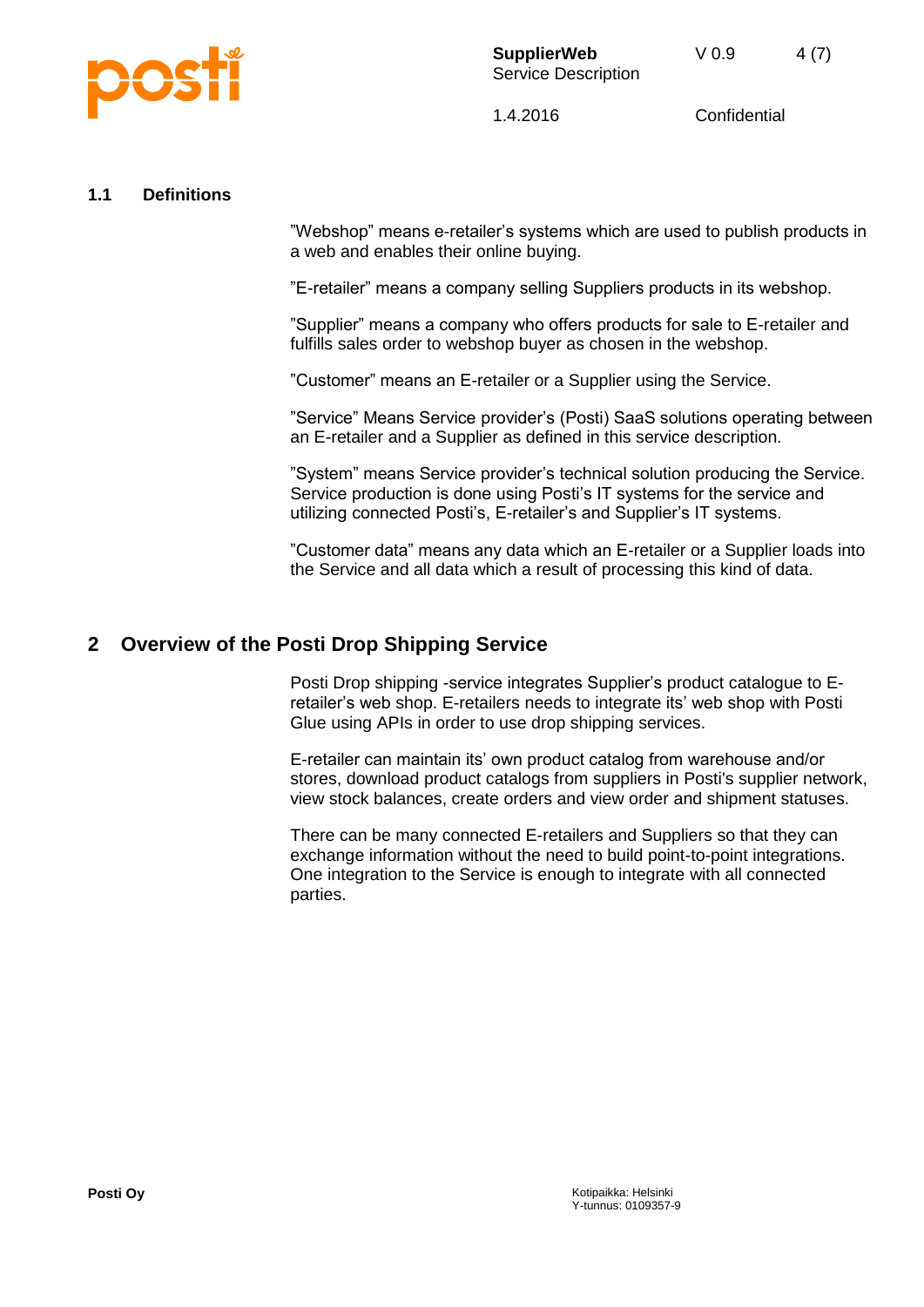

**E-Commerce Drop Shipping Process Model** 



### <span id="page-4-0"></span>**3 Main functionality**

**SupplierWeb** provides an easy user interface to publish product catalogues for e-retailers and order management. SupplierWeb main features are:

- Maintain public and private product catalogue and products in the catalogue. Public catalogue is for all partners and private catalogue is e-retailer specific.
- Maintain availability of products.
- Email alerts for received orders.
- Browsing received orders and packing slips and address labels for shipments.
- Tracking of order status: new / confirmed / invoiced.
- User interface in Finnish and English.
- Customer can have multiple users
- SupplierWeb can be accessed anywhere from the Internet.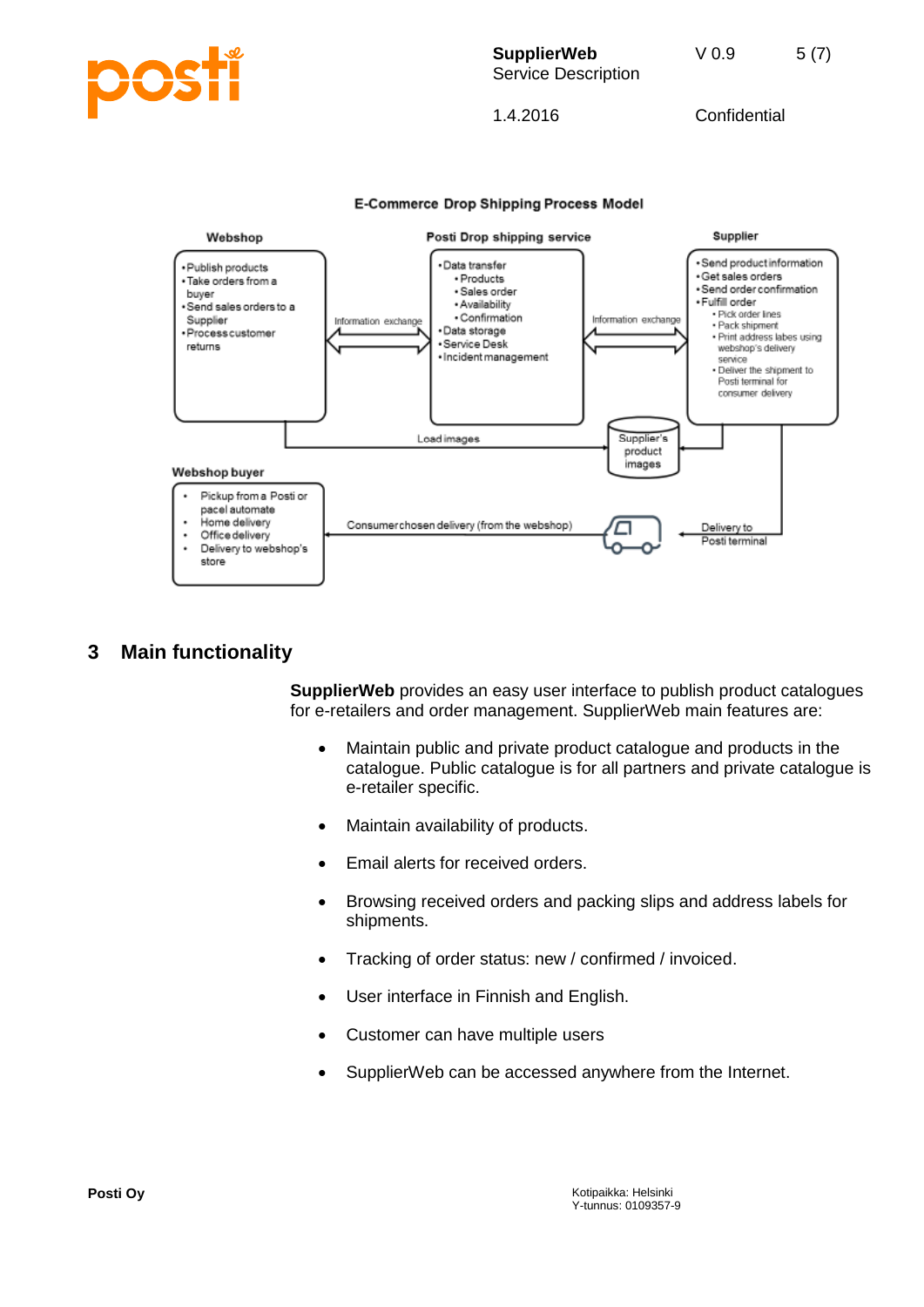

| glue loso test Kirjaudu ulos<br><u> Andrew Maria Strand Barbon (1986)</u><br><b>OpusCapita</b> Supplier Web      |                      |               |            |             |                      |                                |  |  |  |
|------------------------------------------------------------------------------------------------------------------|----------------------|---------------|------------|-------------|----------------------|--------------------------------|--|--|--|
|                                                                                                                  |                      |               |            |             |                      | Suomi V                        |  |  |  |
| Avoimet tilaukset 1<br>Tuki<br>Tuoteluettelo<br>Pikaohje<br>Arkisto<br>Maksuehdot<br>Asetukset<br><b>Ch</b> Ohje |                      |               |            |             |                      |                                |  |  |  |
| <b>Tilauksen nro</b>                                                                                             | <b>Tilauksen pvm</b> | Toiv.toim.pvm | tilaaja    | <b>Tila</b> | tiedosto             | <b>Toiminnot</b>               |  |  |  |
| 6546472                                                                                                          | 16.03.2016           |               | N/A        | Nähty       | $\Box$               | $\Box$ $\qquad \qquad \bullet$ |  |  |  |
| 6546469                                                                                                          | 16.03.2016           |               | N/A        | Toimitettu  | $\qquad \qquad \Box$ | ⊕                              |  |  |  |
| 6546470                                                                                                          | 16.03.2016           |               | N/A        | Nähty       | $\Box$               | $\omega$ $\omega$              |  |  |  |
| 6546468                                                                                                          | 16.03.2016           |               | N/A        | Nähty       | $\Box$               | $1 - 1$                        |  |  |  |
| 6546473                                                                                                          | 16.03.2016           |               | N/A        | Nähty       | $\Box$               | $\omega$ $\omega$              |  |  |  |
| 6546474                                                                                                          | 16.03.2016           |               | <b>N/A</b> | Toimitettu  | <b>D</b>             | $\mathbb{F}$ $\mathbb{Q}$      |  |  |  |
| 6546471                                                                                                          | 16.03.2016           |               | N/A        | Nähty       | $\Box$               | $\omega$ $\omega$              |  |  |  |
|                                                                                                                  | 6546476 16.03.2016   |               | N/A        | Nähty       | $\Box$               | $\Box$ 41                      |  |  |  |
| 6546477                                                                                                          | 16.03.2016           |               | N/A        | Toimitettu  | $\Box$               | ⊕                              |  |  |  |
| 6546475                                                                                                          | 16.03.2016           |               | N/A        | Toimitettu  | $\Box$               | ⊕                              |  |  |  |
| 654450                                                                                                           | 16.03.2016           |               | N/A        | Toimitettu  | $\Box$               | ⊕                              |  |  |  |
| 663636354469serialtest                                                                                           | 16.03.2016           |               | N/A        | Toimitettu  | $\Box$               | 0                              |  |  |  |
| 654469                                                                                                           | 16.03.2016           |               | N/A        | Nähty       | $\Box$               | ు ∠•ు                          |  |  |  |

*Picture 1: SupplierWeb user interface*

# <span id="page-5-0"></span>**4 Product changes**

Posti is constantly developing SupplierWeb product and service production environments based on the discovered development needs and feedback. Posti reserves the right to change the SupplierWeb features and accordingly this document.

# <span id="page-5-1"></span>**5 Service Desk**

If there will be error in the Service functionality user should report this immediately to Service provider's Service Desk.

- Posti Service Desk is open during working days from 08:00 to 16:00
- Primary contact point is via email to [servicedesk.glue@posti.com,](mailto:servicedesk.glue@posti.com) if error is critical we hope to get notification also via phone to +358(0) 6000 4113.

Email notification are taken into processing in 4 business hours from notification.

For best performance we would like to have following syntax used in email: Subject: "Glue SupplierWeb/<Customer>:incident description".